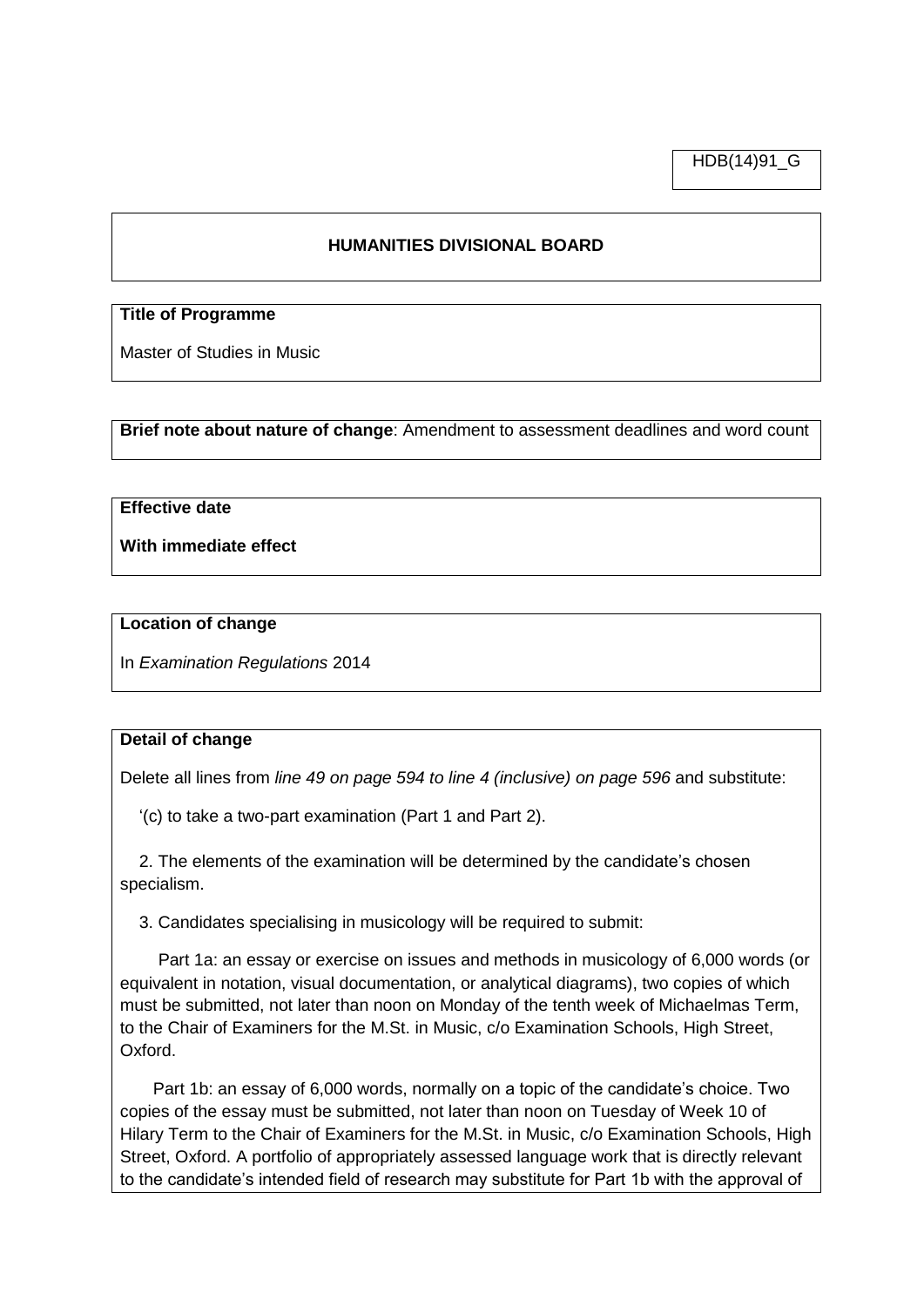the Director of Graduate Studies which must be sought by noon on Friday of the first week of Michaelmas Term.

Part 1c: an essay of 6,000 words, normally in response to an elective seminar. Two copies of the essay must be submitted, not later than noon on Tuesday of Week 7 of Trinity Term to the Chair of Examiners for the M.St. in Music, c/o Examination Schools, High Street, Oxford.

Part 1d: an essay of 6,000 words, normally on a topic of the candidate's choice. Two copies of the essay must be submitted, not later than noon on Tuesday of Week 7 of Trinity Term, to the Chair of Examiners for the M.St. in Music, c/o Examination Schools, High Street, Oxford.

 Part 2: a dissertation of not more than 13,000 words (this word limit including footnotes but excluding bibliography and appendices) in musicology or ethnomusicology, or an editorial exercise (edition), with prefatory matter, of comparable length. The topic for the dissertation or edition must be submitted for approval to the Director of Graduate Studies, Faculty of Music, by noon on Friday of the third week of Hilary Term. Two typewritten copies of the dissertation or edition must be submitted, not later than noon on the Tuesday of the tenth week of Trinity Term, to the Chair of Examiners for the M.St. in Music, c/o Examination Schools, High Street, Oxford.

4. Candidates specialising in performance will be required to submit:

 Part 1a: a performance of not more than ten minutes' duration, to be given by the candidate in an examination in Week 0 or Week 1 of Hilary Term.

 Part 1b: an essay of 6,000 words, normally on a topic of the candidate's choice. Two copies of the essay must be submitted, not later than noon on Tuesday of Week 10 of Hilary Term to the Chair of Examiners for the M.St. in Music, c/o Examination Schools, High Street, Oxford.

Part 1c: an essay of 6,000 words, normally in response to an elective seminar. Two copies of the essay must be submitted, not later than noon on Tuesday of Week 7 of Trinity Term to the Chair of Examiners for the M.St. in Music, c/o Examination Schools, High Street, Oxford.

Part 1d: an essay of 6,000 words, normally on a topic of the candidate's choice. Two copies of the essay must be submitted, not later than noon on Tuesday of Week 7 of Trinity Term, to the Chair of Examiners for the M.St. in Music, c/o Examination Schools, High Street, Oxford.

 Part 2: a recital of not more than thirty minutes' duration, vocal or instrumental, of at least two contrasted pieces, to be performed not later than the tenth week of Trinity Term. Two possible programmes must be submitted for approval to the Director of Graduate Studies, Faculty of Music, by noon on Friday of third week of Hilary Term. Candidates will be informed of the examiners' choice of programme by Friday of eighth week in the same term.

5. Candidates specialising in composition will be required to submit: